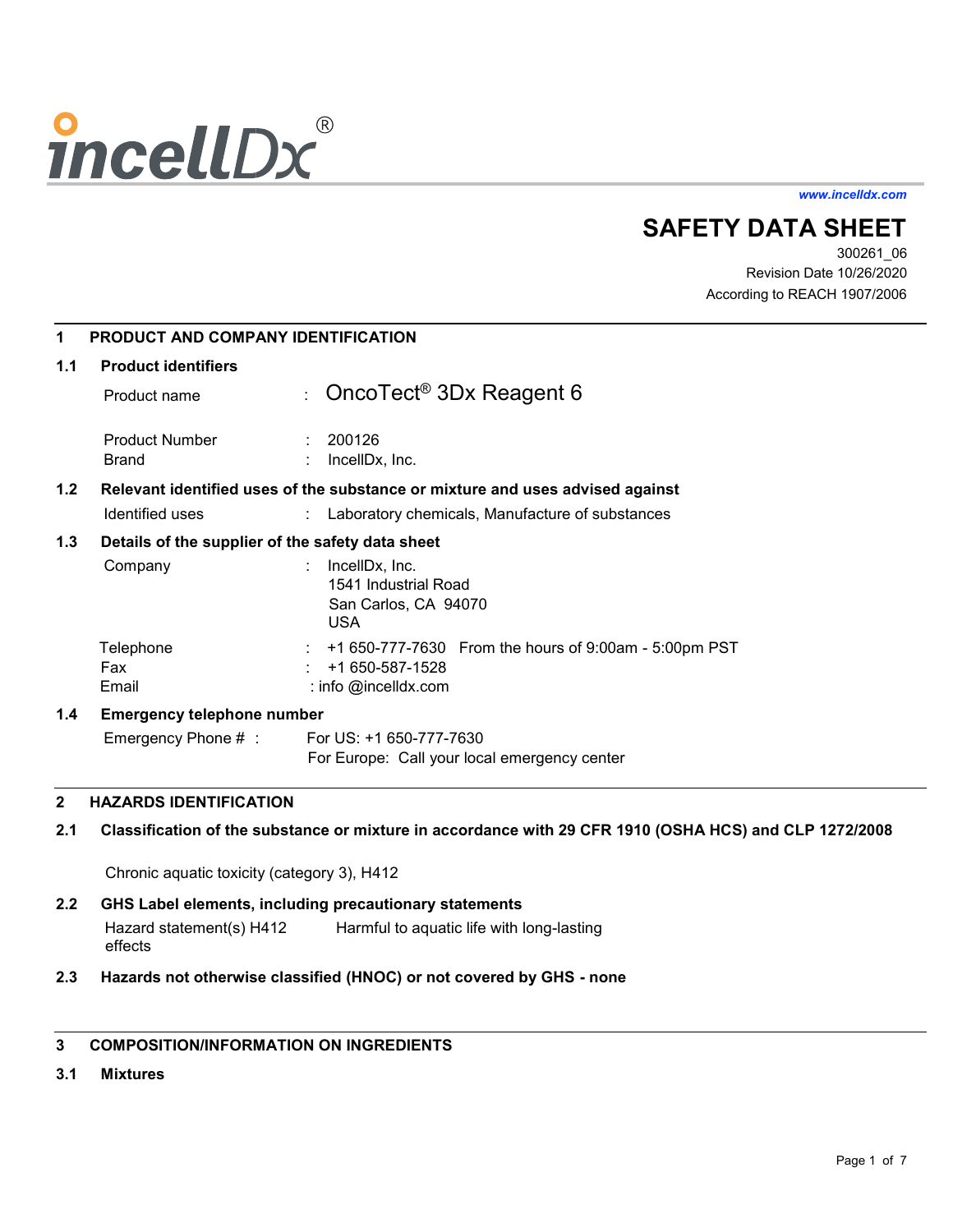# **Hazardous ingredients according to Regulation (EC) No 1272/2008**

| Component                                                      | Classification                                                                                       | Concentration |
|----------------------------------------------------------------|------------------------------------------------------------------------------------------------------|---------------|
| List of products requiring authorization.                      | 4-(1,1,3,3-Tetramethylbutyl)phenol Included in Annex XIV of Regulation (EC) No. 1907/2006 (REACH) -  |               |
| CAS-No. 140-66-9<br>EC-No. 205-426-2<br>Index-No. 604-075-00-6 | Skin Irrit. 2; Eye Dam. 1;<br>Aquatic Acute 1; Aquatic<br>Chronic 1; H315, H318,<br>H410<br>$M = 10$ | 0.08%         |

For the full text of the H-statements mentioned in this section, see section 16

# **4 FIRST AID MEASURES**

# **4.1 Description of first aid measures**

# **General advice**

Consult a physician. Show this safety data sheet to the doctor in attendance

# **If inhaled**

If breathed in, move person into fresh air. If not breathing, give artificial respiration.

# **In case of skin contact**

Wash off with soap and plenty of water.

# **In case of eye contact**

Flush eyes with water as a precaution.

#### **If swallowed**

Never give anything by mouth to an unconscious person. Rinse mouth with water.

# **4.2 Most important symptoms and effects, both acute and delayed**

The most important known symptoms and effects are described in the labelling (see section 2.2) and/or in section 11

# **4.3 Indication of any immediate medical attention and special treatment needed**

no data available

# **5 FIREFIGHTING MEASURES**

#### **5.1 Extinguishing media**

**Suitable extinguishing media**  Use water spray, alcohol-resistant foam, dry chemical or carbon dioxide.

#### **5.2 Special hazards arising from the substance or mixture**

Carbon oxides

# **5.3 Advice for firefighters**

Wear self-contained breathing apparatus for firefighting if necessary.

# **5.4 Further information**

no data available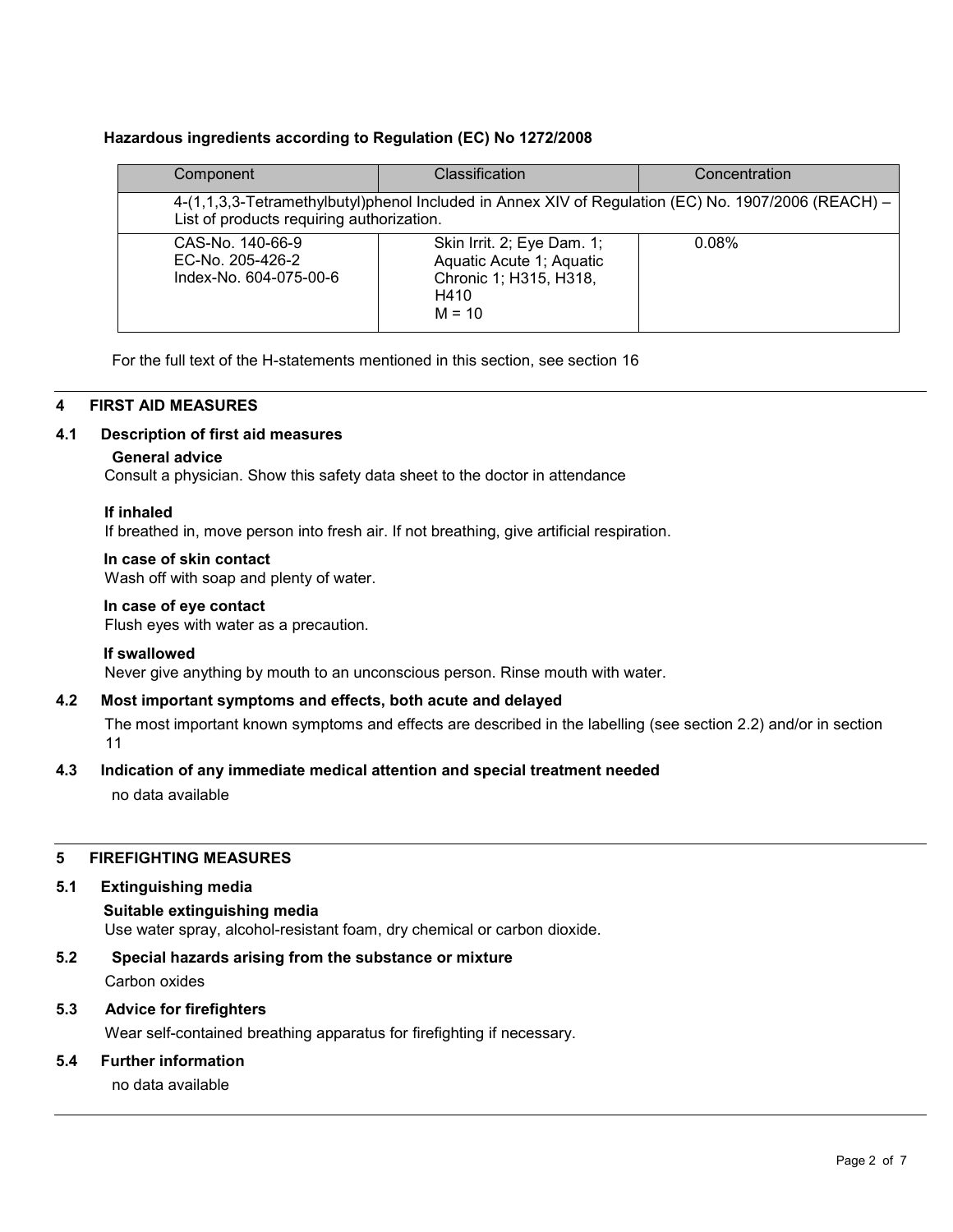#### **6 ACCIDENTAL RELEASE MEASURES**

#### **6.1 Personal precautions, protective equipment and emergency procedures**

Avoid breathing vapors, mist or gas. For personal protection see section 8.

#### **6.2 Environmental precautions**

Prevent further leakage or spillage if safe to do so. Do not let product enter drains. Discharge into the environment must be avoided.

#### **6.3 Methods and materials for containment and cleaning up**  Keep in suitable, closed containers for disposal

#### **6.4 Reference to other sections**

For disposal see section 13**.** 

#### **7 HANDLING AND STORAGE**

- **7.1 Precautions for safe handling**  For precautions see section 2.2
- **7.2 Conditions for safe storage, including any incompatibilities**  Keep container tightly closed in a dry and well-ventilated place.

#### **7.3 Specific end use(s)**  Apart from the uses mentioned in section 1.2 no other specific uses are stipulated

#### **8 EXPOSURE CONTROLS/PERSONAL PROTECTION**

#### **8.1 Control parameters**

**Components with workplace control parameters**  Contains no substances with occupational exposure limit values.

#### **8.2 Exposure controls**

#### **Appropriate engineering controls**

General industrial hygiene practice.

#### **Personal protective equipment**

#### **Eye/face protection**

Use equipment for eye protection tested and approved under appropriate government standards such as NIOSH (US) or EN 166(EU).

#### **Skin protection**

Handle with gloves. Gloves must be inspected prior to use. Use proper glove removal technique (without touching glove's outer surface) to avoid skin contact with this product. Dispose of contaminated gloves after use in accordance with applicable laws and good laboratory practices. Wash and dry hands.

**Body Protection** impervious clothing, The type of protective equipment must be selected according to the concentration and amount of the dangerous substance at the specific workplace.

#### **Respiratory protection**

Respiratory protection not required. For nuisance exposures use type OV/AG (US) or type ABEK (EU EN 14387) respirator cartridges. Use respirators and components tested and approved under appropriate government standards such as NIOSH (US) or CEN (EU).

#### **Control of environmental exposure**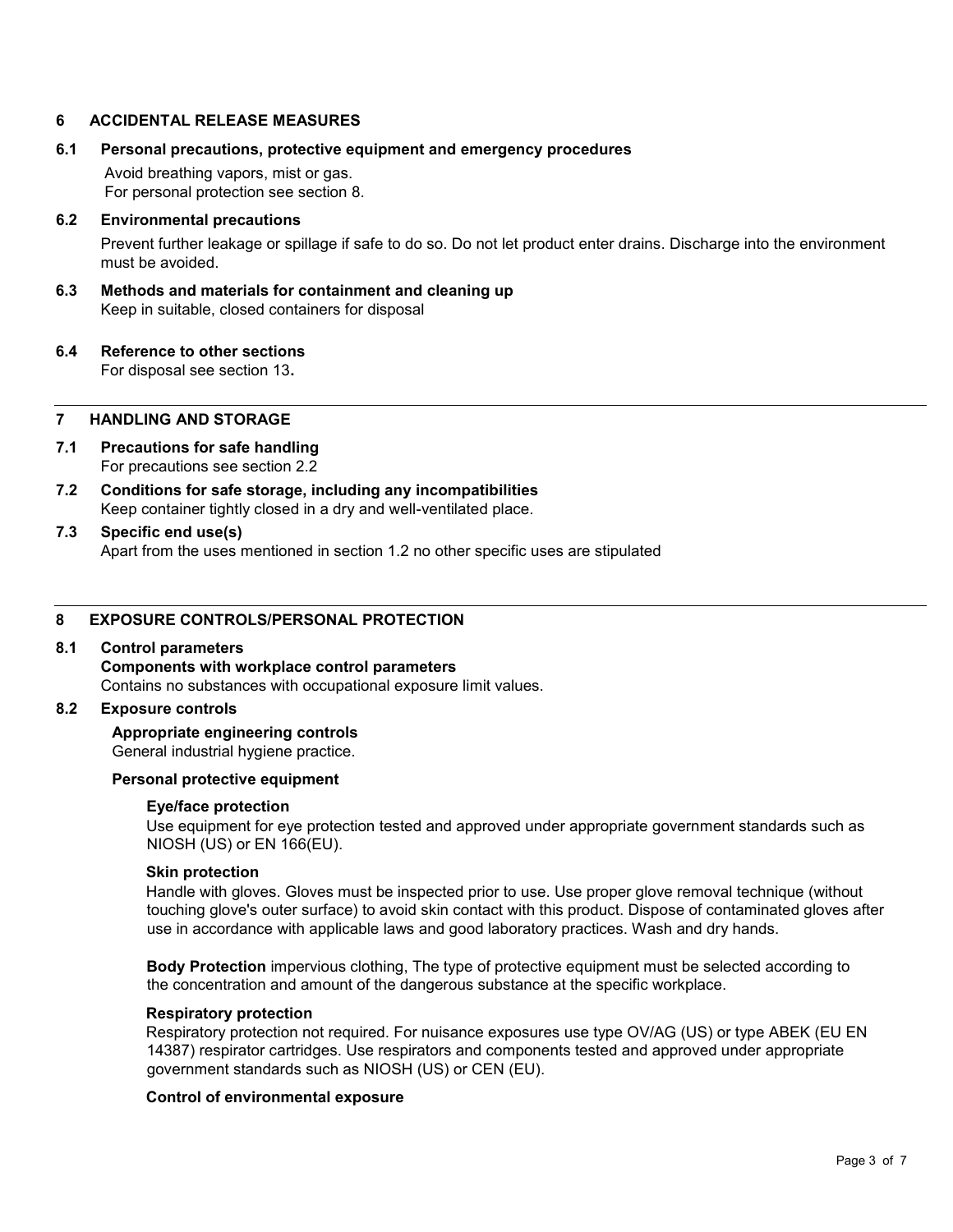No special environmental precautions required.

# **9. PHYSICAL AND CHEMICAL PROPERTIES**

#### **9.1 Information on basic physical and chemical properties**

- a) Appearance: Form: liquid
- b) Odour: no data available<br>c) Odour Threshold: no data
- c) Odour Threshold: no data available
- d) pH: no data available<br>e) Melting point/freezing
- e) Melting point/freezing point: no data available<br>f) Initial boiling point and boiling range: no data a
- Initial boiling point and boiling range: no data available
- g) Flash point: no data available<br>h) Evapouration rate: no data ava
- h) Evapouration rate: no data available<br>i) Flammability (solid, gas): no data ava
- Flammability (solid, gas): no data available
- j) Upper/lower flammability or explosive limits: no data available
- k) Vapour pressure: no data available
- l) Vapour density: no data available
- m) Relative density: no data available
- n) Water solubility: no data available
- o) Partition coefficient: n-octanol/water: no data available
- p) Auto-ignition temperature: no data available
- q) Decomposition temperature: no data available<br>r) Viscosity: no data available
- Viscosity: no data available
- s) Explosive properties: no data available
- t) Oxidizing properties: no data available

# **9.2 Other safety information**

no data available

#### **10. STABILITY AND REACTIVITY**

**10.1 Reactivity** 

no data available

#### **10.2 Chemical stability**

Stable under recommended storage conditions

- **10.3 Possibility of hazardous reactions**  no data available
- **10.4 Conditions to avoid**  no data available
- **10.5 Incompatible materials**

Strong oxidizing agents

#### **10.6 Hazardous decomposition products**

Hazardous decomposition products formed under fire conditions. - Hydrogen chloride gas, Sodium oxides In the event of fire: see section 5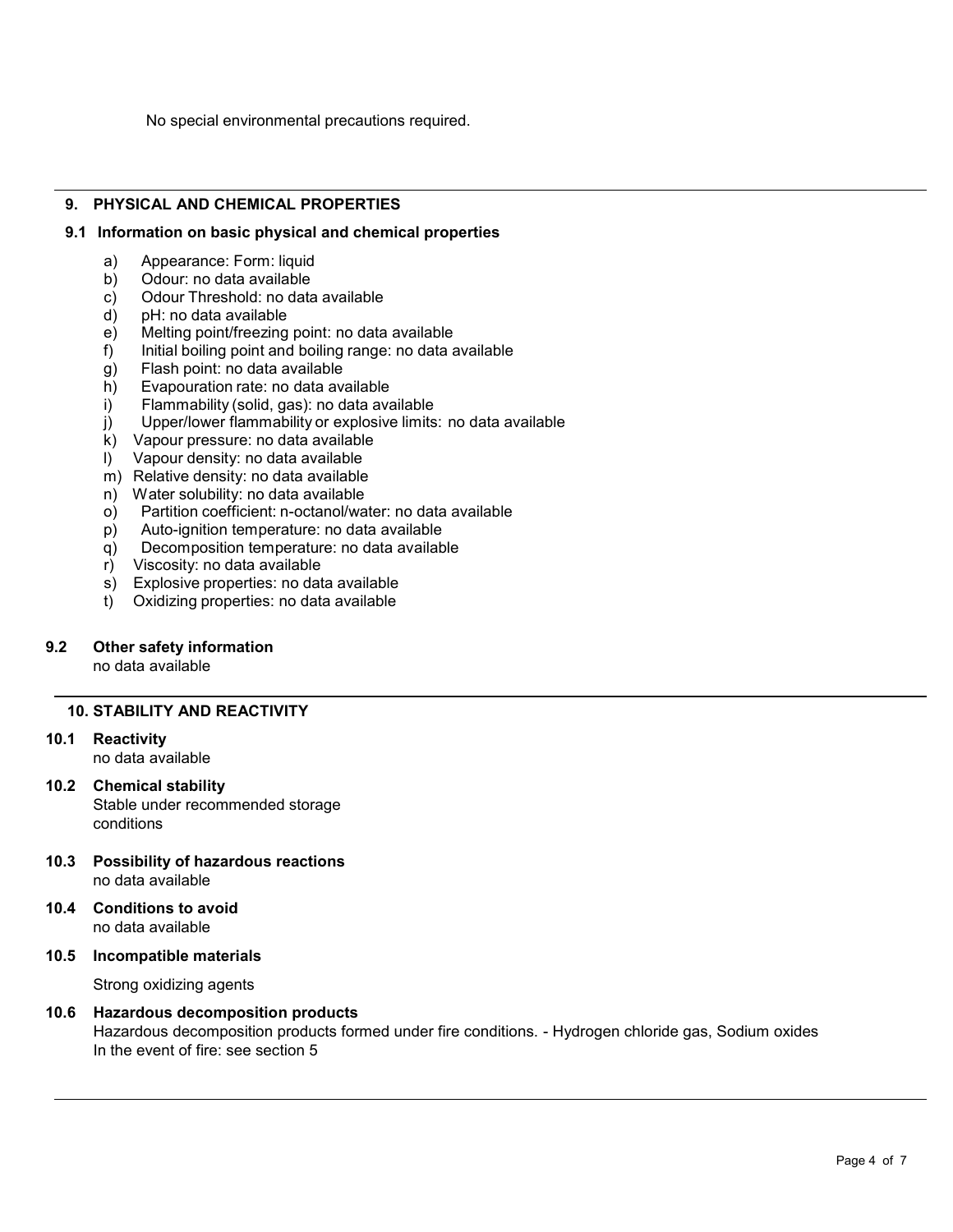# **11. TOXICOLOGICAL INFORMATION**

#### **11.1 Information on toxicological effects**

# **Acute toxicity**

LD50 Oral - rat - male and female - > 2,000 mg/kg (OECD Test Guideline 401)

#### **Skin corrosion/irritation**

Skin – rabbit Result: Irritating to skin. - 4 h (OECD Test Guideline 404)

#### **Serious eye damage/eye irritation**

Eyes – rabbit Result: Risk of serious damage to eyes. - 1 h (OECD Test Guideline 405)

#### **Respiratory or skin sensitisation**

guinea pig Result: Does not cause skin sensitisation. (OECD Test Guideline 406)

#### **Germ cell mutagenicity**

Hamster ovary Result: negative

#### **Carcinogenicity**

- IARC: No component of this product present at levels greater than or equal to 0.1% is identified as probable, possible or confirmed human carcinogen by IARC.
- ACGIH: No component of this product present at levels greater than or equal to 0.1% is identified as a carcinogen or potential carcinogen by ACGIH.
- NTP: No component of this product present at levels greater than or equal to 0.1% is identified as a known or anticipated carcinogen by NTP.
- OSHA: No component of this product present at levels greater than or equal to 0.1% is identified as a carcinogen or potential carcinogen by OSHA.

# **Reproductive toxicity**

no data available no data available

**Specific target organ toxicity - single exposure** no data available

**Specific target organ toxicity - repeated exposure**  no data available

# **Aspiration hazard**

no data available

# **Additional Information**

Repeated dose toxicity - rat - male and female - Oral - No observed adverse effect level - 15 mg/kg – Lowest observed adverse effect level - 150 mg/kg RTECS: SM9625000 To the best of our knowledge, the chemical, physical, and toxicological properties have not been thoroughly

investigated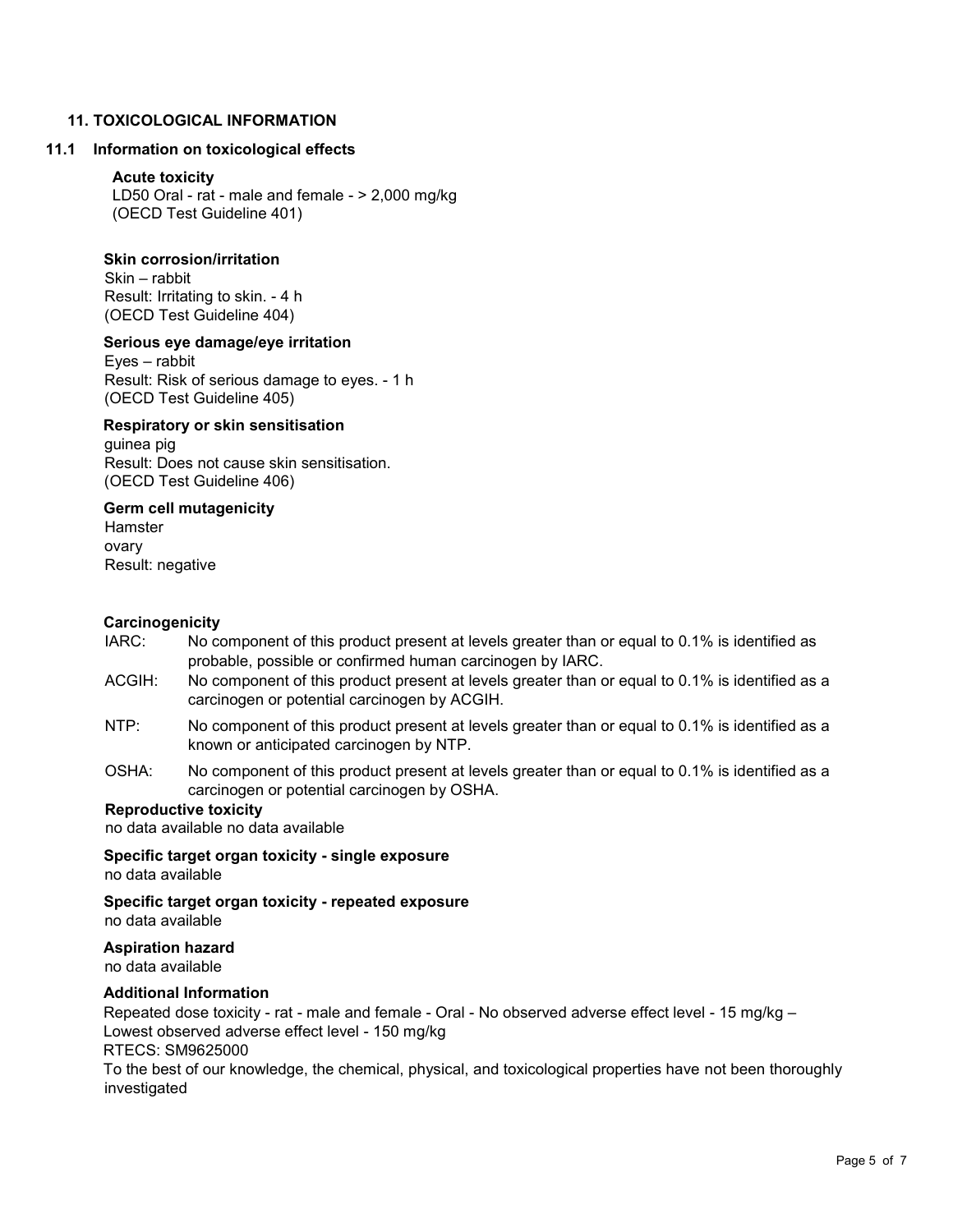#### **12. ECOLOGICAL INFORMATION**

#### **12.1 Toxicity**

| Toxicity to fish  | static test LC50 - Fundulus heteroclitus - 0.293 mg/l - 96 h                 |
|-------------------|------------------------------------------------------------------------------|
| Toxicity to algae | static test EC50 - Selenastrum capricornutum (green algae) - 1.9 mg/l - 96 h |

#### **12.2 Persistence and degradability**

Biodegradability aerobic - Exposure time 28 d Result: 0 % - Not readily biodegradable.

#### **12.3 Bioaccumulative potential**

Bioaccumulation Oryzias latipes - 48 h - 0.0047 mg/l Bioconcentration factor (BCF): 261 (OECD Test Guideline 305)

#### **12.4 Mobility in soil**

no data available

#### **12.5 Results of PBT and vPvB assessment** PBT/vPvB assessment not available as chemical safety assessment not required/not conducted

#### **12.6 Other adverse effects**  very toxic to aquatic life with long lasting effects

#### **13. DISPOSAL CONSIDERATIONS**

#### **Waste treatment methods**

#### **Product**

Offer surplus and non-recyclable solutions to a licensed disposal company.

#### **Contaminated packaging**

Dispose of as unused product.

#### **14. TRANSPORT INFORMATION**

**DOT (US)** Not dangerous goods

#### **IMDG**

Not dangerous goods

# **IATA**

Not dangerous goods

#### **15. REGULATORY INFORMATION**